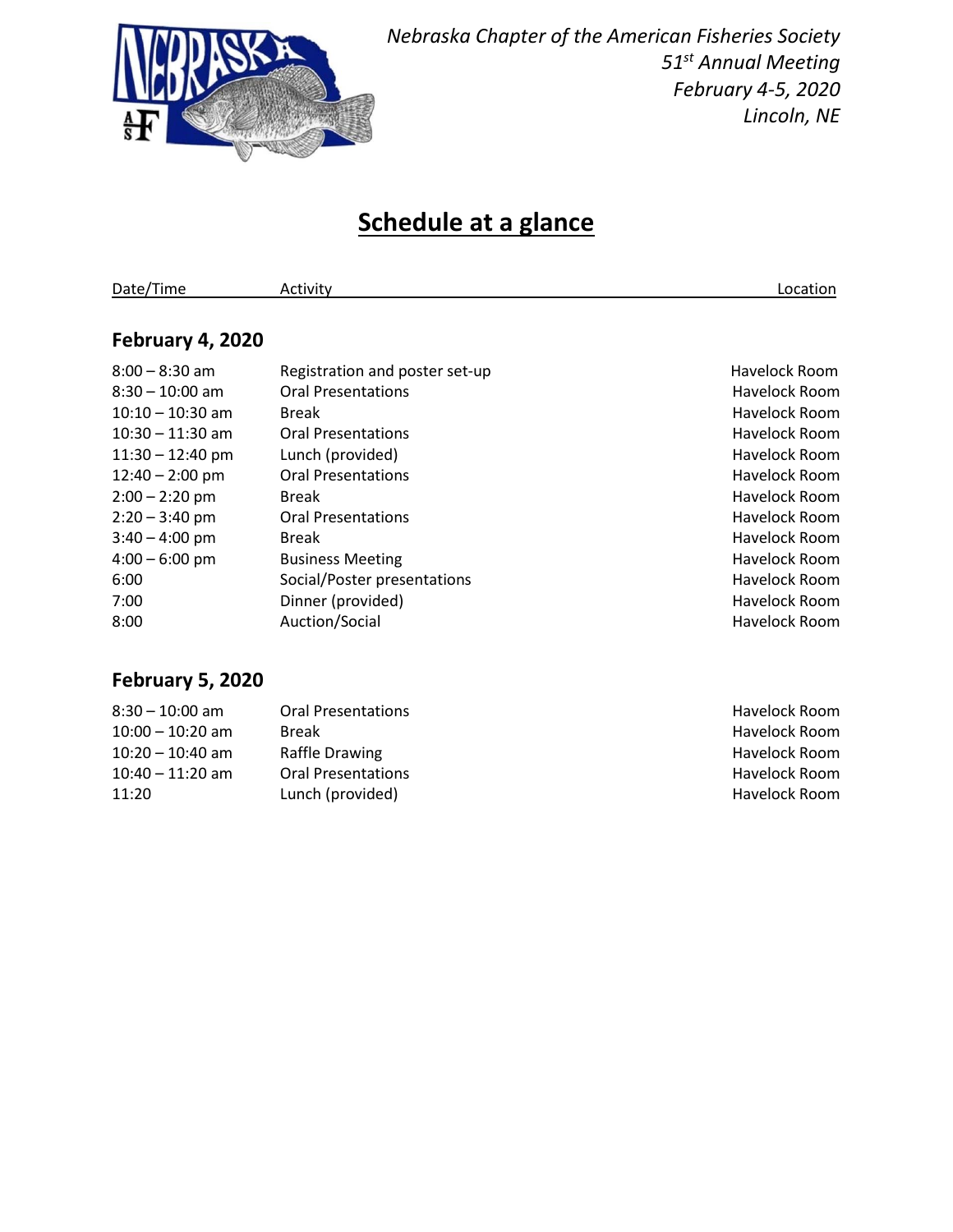

# Contributed oral presentations

-see Abstracts for list of co-authors-

### **February 4, 2020**

| 8:30 am    | Welcome - Erik Prenosil, Nebraska Dept. of Environment and Energy                                                  |
|------------|--------------------------------------------------------------------------------------------------------------------|
| 8:40 am    | Recognizing soil Health: Regenerating soil structure, ecosystems and functions-Aaron                               |
|            | Hird, Nebraska USDA-NRCS State Soil Health Specialist                                                              |
| $9:10$ am  | Drone program development in a State agency- Dane Pauley and Josh Wilhelm,                                         |
|            | Nebraska Dept. of Environment and Energy                                                                           |
| $9:30$ am  | Lessons learned from several years of E. coli studies- Tom Heatherly, Nebraska                                     |
|            | Department of Environment and Energy                                                                               |
| $9:50$ am  | Temporal effects of stocking sunfish for community fishing events- Keith Koupal,                                   |
|            | Nebraska Game and Parks Commission                                                                                 |
| $10:10$ am | <b>BREAK</b>                                                                                                       |
| 10:30 am   | Trout in the classroom Nebraska - Grace Gaard, Nebraska Game and Parks Commission                                  |
| 10:50 am   | Insight for managing public lands as a social-ecological system- Olivia DaRugna,<br>University of Nebraska-Lincoln |
| $11:10$ am | Investigating microbial community variation over space and time in the Platte Basin-                               |
|            | Esther Perisho, University of Nebraska-Lincoln                                                                     |
| $11:30$ am | <b>LUNCH</b>                                                                                                       |
| 12:40 pm   | Skunked-Keith Hurley, Nebraska Game and Parks Commission                                                           |
| 1:00 pm    | Long-term data suggest potential interactions of introduced walleye and smallmouth                                 |
|            | bass on native sauger in four Missouri River impoundments- Mark Fincel, South Dakota<br>Game, Fish and Parks       |
| 1:20 pm    | Stock contribution and natal origins of hatchery and naturally produced white bass in                              |
|            | Lake McConaughy- Melissa Wuellner, University of Nebraska-Kearney                                                  |
| 1:40 pm    | Population characteristics and movement patterns of blue catfish in the Kansas River,                              |
|            | Kansas- Quintin Dean, University of Nebraska-Lincoln                                                               |
| $2:00$ pm  | <b>BREAK</b>                                                                                                       |
| 2:20 pm    | Opportunities to manage angler effort- Derek Kane, University of Nebraska-Lincoln                                  |
| 2:40 pm    | 1000 kilometers and counting: Creel surveys across the Great Plains-Lyndsie Wszola,                                |
|            | University of Nebraska-Lincoln                                                                                     |
| 3:00 pm    | Water quality and zooplankton assemblage differences between connected and                                         |
|            | disconnected coves within Harlan County Reservoir, Nebraska- Brian Mason, University                               |
|            | of Nebraska-Kearney                                                                                                |
| 3:20 pm    | Potential management objectives for fishing effort- Kevin Pope, University of Nebraska-                            |
|            | Lincoln                                                                                                            |
| $3:40$ pm  | <b>BREAK</b>                                                                                                       |
| 4:00 pm    | <b>BUSINESS MEETING</b>                                                                                            |
| $6:00$ pm  | SOCIAL/DINNER/AUCTION                                                                                              |